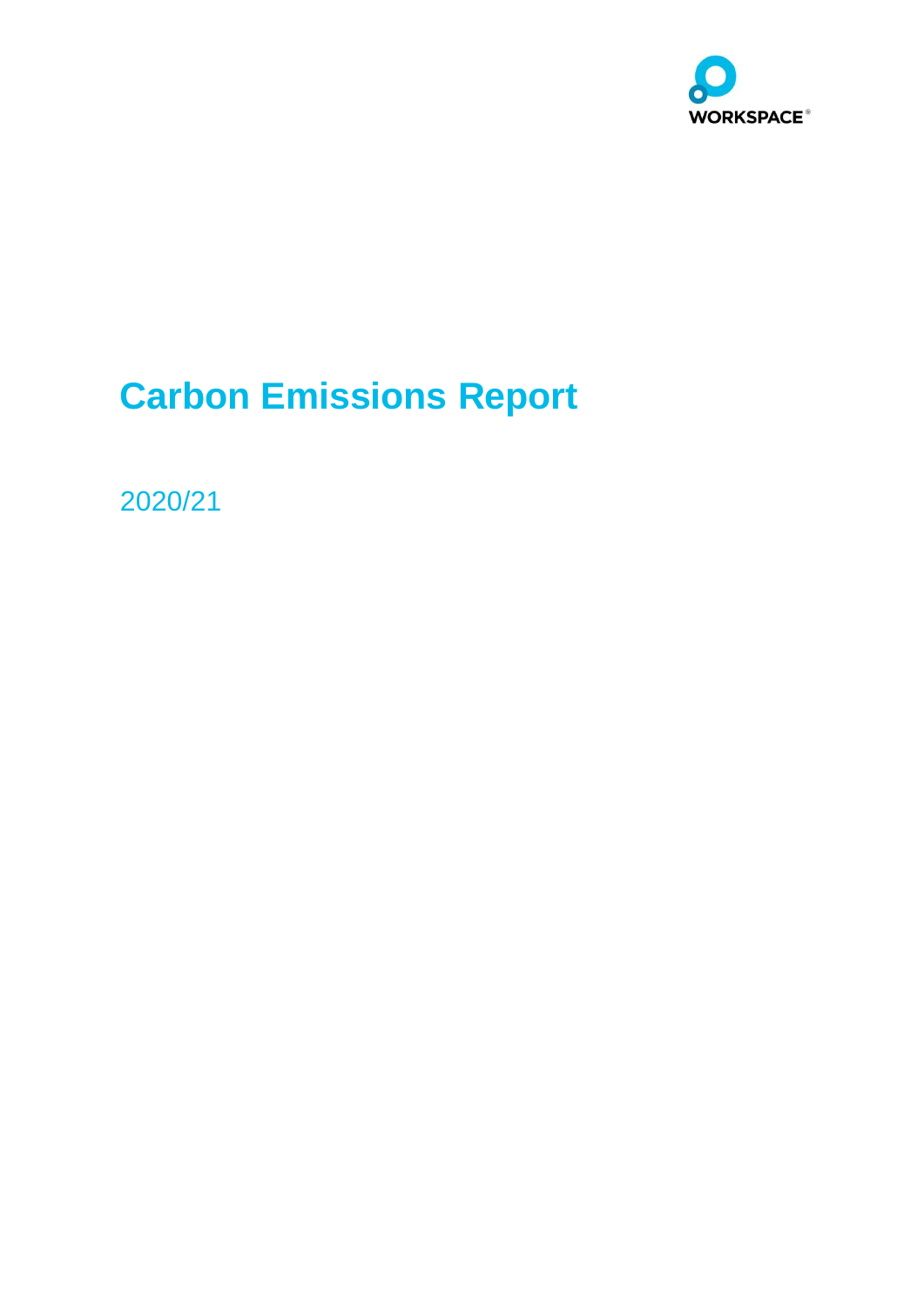

# Carbon Emissions

Carbon emissions represent one of our largest environmental impacts and we are actively working to reduce our sources of carbon where possible. The greatest contributor to our carbon emissions are the electricity and gas consumed within our buildings; by improving the energy efficiency of our buildings we aim to reduce our overall carbon footprint.

#### **Total Emissions**

The organisational boundary was established following the financial control consolidation approach on a UK basis. The scope includes all emission sources required for disclosure by The Companies Act 2006 (Strategic Report and Directors' Report) Regulations 2013 as follows:

| Scope 1 Emissions                                                                                                    | Scope 2 Emissions                                                                                                                            | Scope 3 Emissions                                                                                                                             |
|----------------------------------------------------------------------------------------------------------------------|----------------------------------------------------------------------------------------------------------------------------------------------|-----------------------------------------------------------------------------------------------------------------------------------------------|
| Combustion of gaseous<br>fuels in facilities<br>Combustion of fuel in vehicle<br>fleet<br>Fugitive refrigerant gases | Indirect emissions<br>associated with purchased<br>electricity (location & market<br>based) and purchased heat<br>consumed within facilities | Transmission & distribution<br>of electricity and heat<br>• Water supply & treatment<br>Waste<br>• Embodied carbon in<br>development projects |
|                                                                                                                      |                                                                                                                                              | • Customers' direct energy<br>procurement<br>Employee commuting<br><b>Business travel</b>                                                     |

## **Annual Carbon Footprint: Scope 1 & 2**

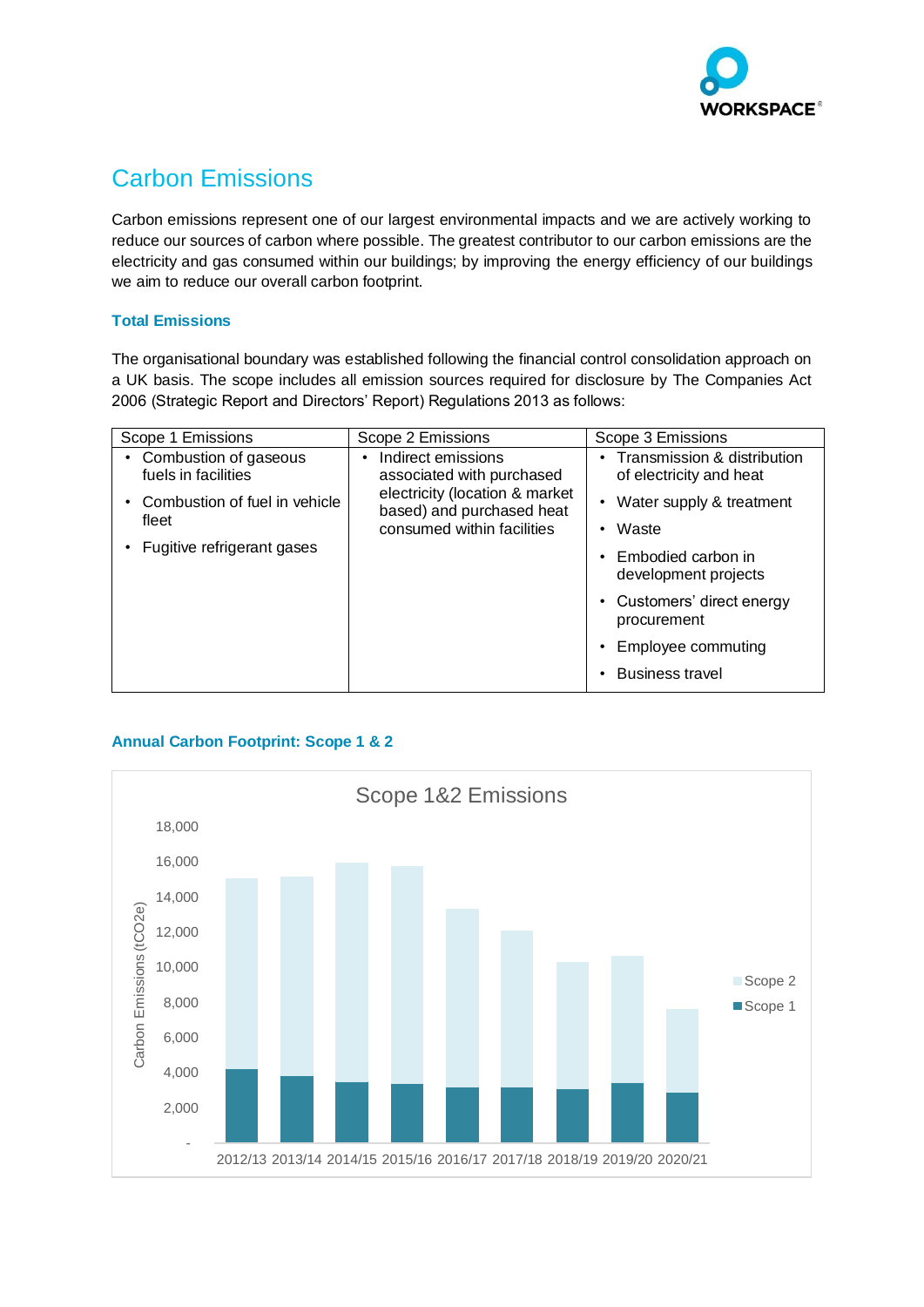

Our operational emissions have decreased significantly this year due to low utilisation across our centres as a result of the pandemic. However, our centres remained open during the year, supporting key workers and customers who couldn't work from home, which is why there was a reasonable amount of consumption, particularly the heating over the winter months as this is often centralised.

Another contributing factor for Scope 1 emissions reductions is the replacement of several gas central heating systems with air source heat pumps for environmental purposes and because there has been a further increase in demand for air-conditioned space. Our gas consumption has decreased as a result of this and improved data monitoring.

Besides the low occupancy, the reduction in Scope 2 emissions is due to a decrease in the carbon dioxide emission factor for UK electricity generation, which is attributed to a decrease in coal generation and the rapid expansion of renewables. Our market-based electricity figure is zero because all of the electricity we purchase is now on a renewable energy contract backed by Renewable Energy Guarantees of Origin (REGOs).

#### **Scope 3**

Our scope 3 emissions data include transmission & distribution of electricity and heat, water supply & treatment and operational waste, as well as employee commuting, business travel, embodied carbon from development projects and customer's direct energy procurement.



#### **Annual Carbon Footprint: Scope 3**

Our Scope 3 emissions have decreased mostly due to the reduced number of construction activities across the portfolio. The emissions associated with waste management decreased by 50% compared to the previous year due to a decrease in occupancy but also an increase in the recycling rate. Our recycling target remains 76% for the coming year.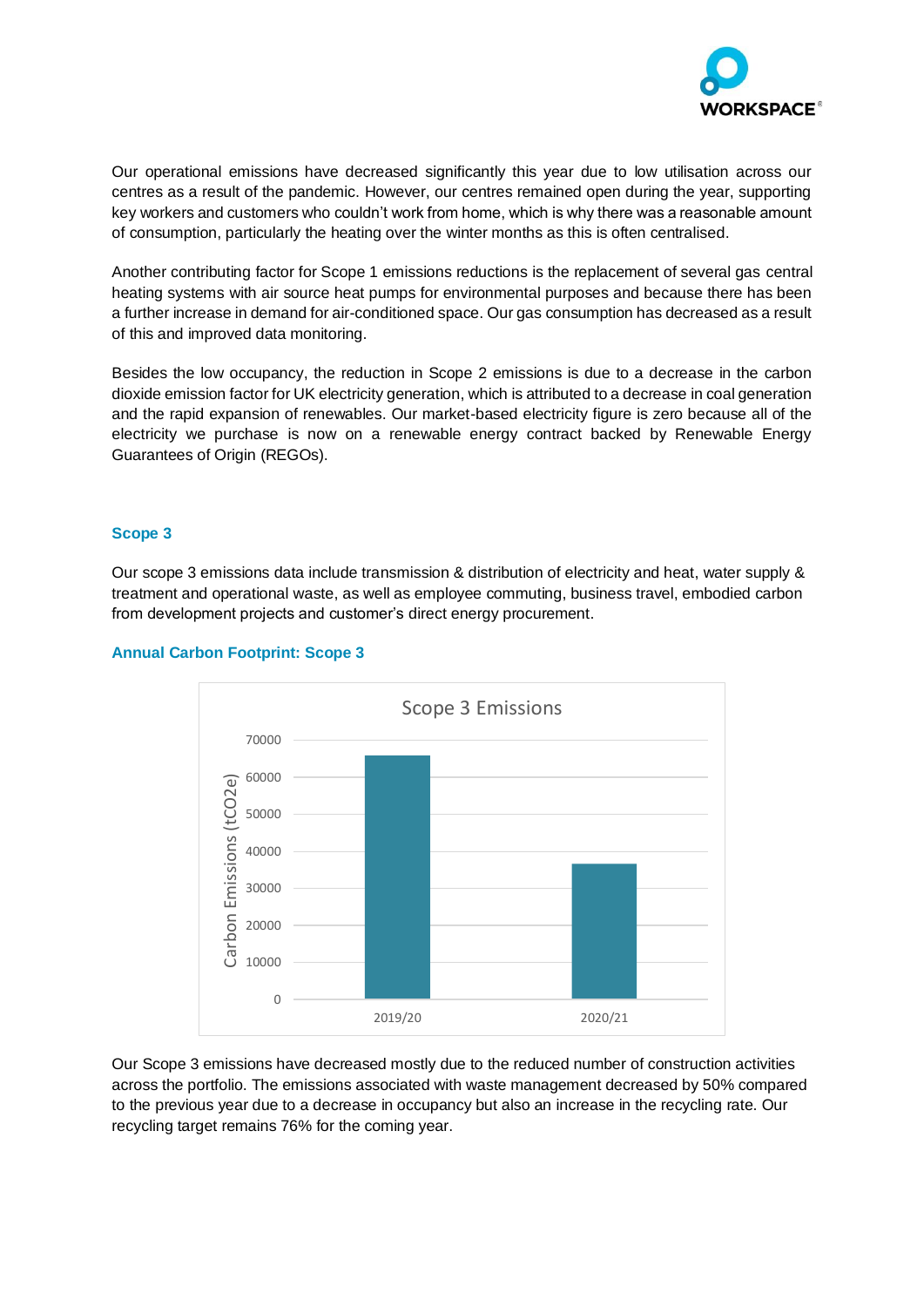

#### **Carbon Intensity: Scope 1 & 2**

We also benchmark our emissions using an intensity ratio to compare our emissions against both net lettable area and occupied area. This allows data to be normalised against changes to our business activities, for example the acquisition or divestment of a building(s) or changes in occupancy levels.

Both intensity ratios have reduced since the baseline year, with a slight year on year increase for the net lettable area intensity.



#### **Annual Carbon Intensity Ratio**

Notes:

- 1. Emissions from vacant units have been omitted from data collection as they are considered to immaterial.
- 2. Calculations based upon a 5% materiality threshold.
- 3. DEFRA Environmental Reporting Guidelines and the financial control approach applied.

## **Looking forward**

- Reduce absolute scope 1 GHG emissions by 42% by 2030 from a 2019/20 base year.
- Continue to source 100% renewable electricity
- Reduce scope 3 GHG emissions from purchased goods and services related to development projects by 20% per lettable area by 2030 from a 2019/20 base year.